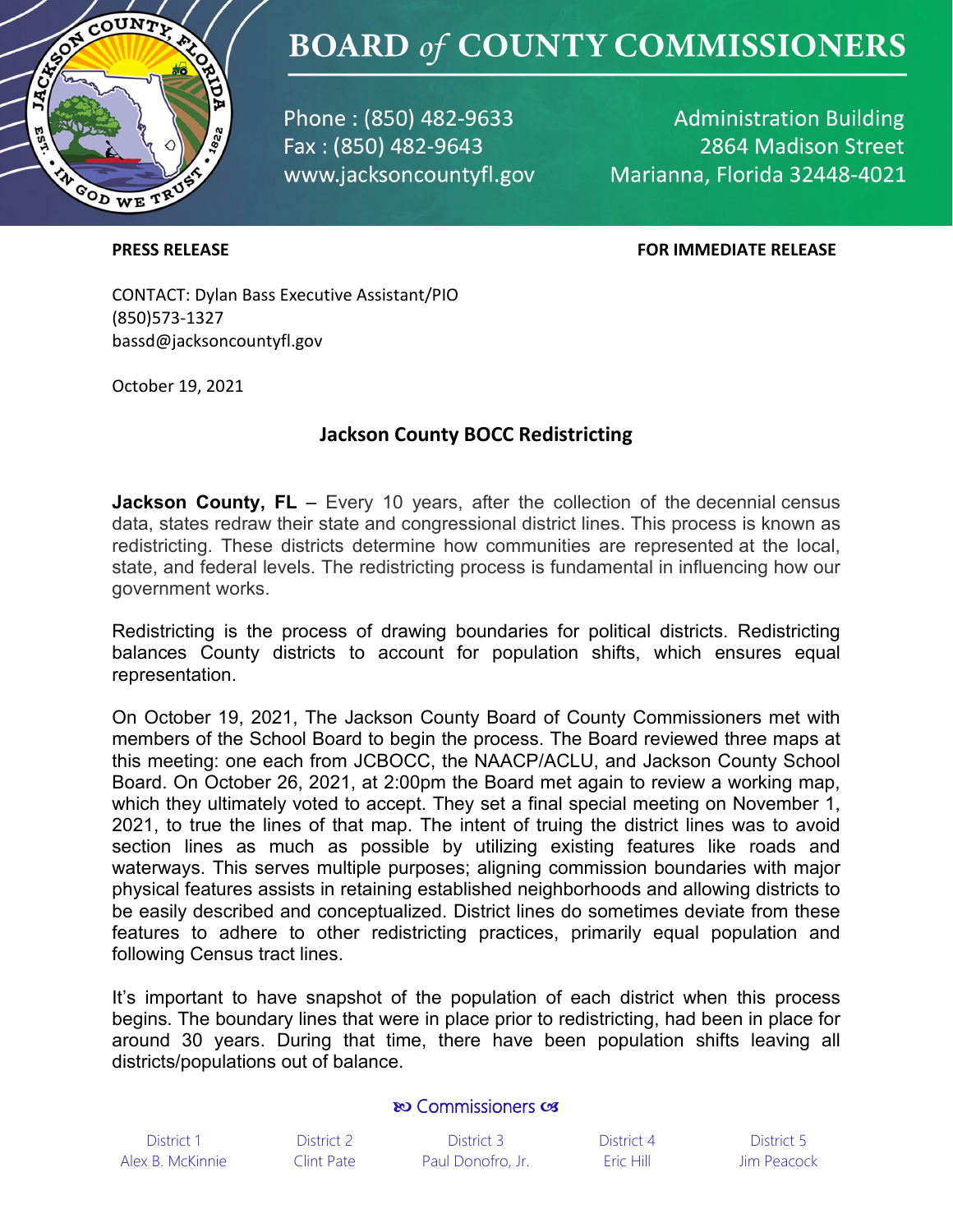

# **BOARD of COUNTY COMMISSIONERS**

Phone: (850) 482-9633 Fax: (850) 482-9643 www.jacksoncountyfl.gov

**Administration Building** 2864 Madison Street Marianna, Florida 32448-4021

**Here are the population totals per district prior to redistricting (excluding prison population):** 

**District 1: 5,836 District 2: 9,803 District 3: 7,099 District 4: 9,604 District 5: 9,669**

The primary goal of redistricting is to balance the population of all districts as evenly as possible while adhering to the guiding principles the federal government has put in place.

**After redistricting, the following population totals have been achieved (excluding prison population).** 

**District 1: 8,371 District 2: 8,481 District 3: 8,245 District 4: 8,435 District 4: 8,479**

In addition to the guiding principles set forth under the law, Jackson County is also under a court order to "…proceed on a single district basis… in which one district will be comprised of a population of which at least fifty percent (50) is black." James H. Glenn, et al., plaintiffs, v. Jackson County, et al. The new district map remains in compliance with this court order.

What comes next? Legal descriptions of boundary lines are currently being developed. Once those are in place, these maps and the legal descriptions will be advertised in a local paper for two consecutive weeks. Afterwards the maps and legal descriptions will be forwarded to the Department of State. Then, the Supervisor of Elections office will begin to review the new boundary lines and determine if precinct lines will need to be adjusted. If precinct lines are adjusted, those new precinct lines will be submitted for approval to the Board of County Commissioners. Once approved by the BOCC, and

#### **RO** Commissioners os

| District 1       | District 2 | District 3        | District 4 | District 5  |
|------------------|------------|-------------------|------------|-------------|
| Alex B. McKinnie | Clint Pate | Paul Donofro, Jr. | Eric Hill  | Jim Peacock |